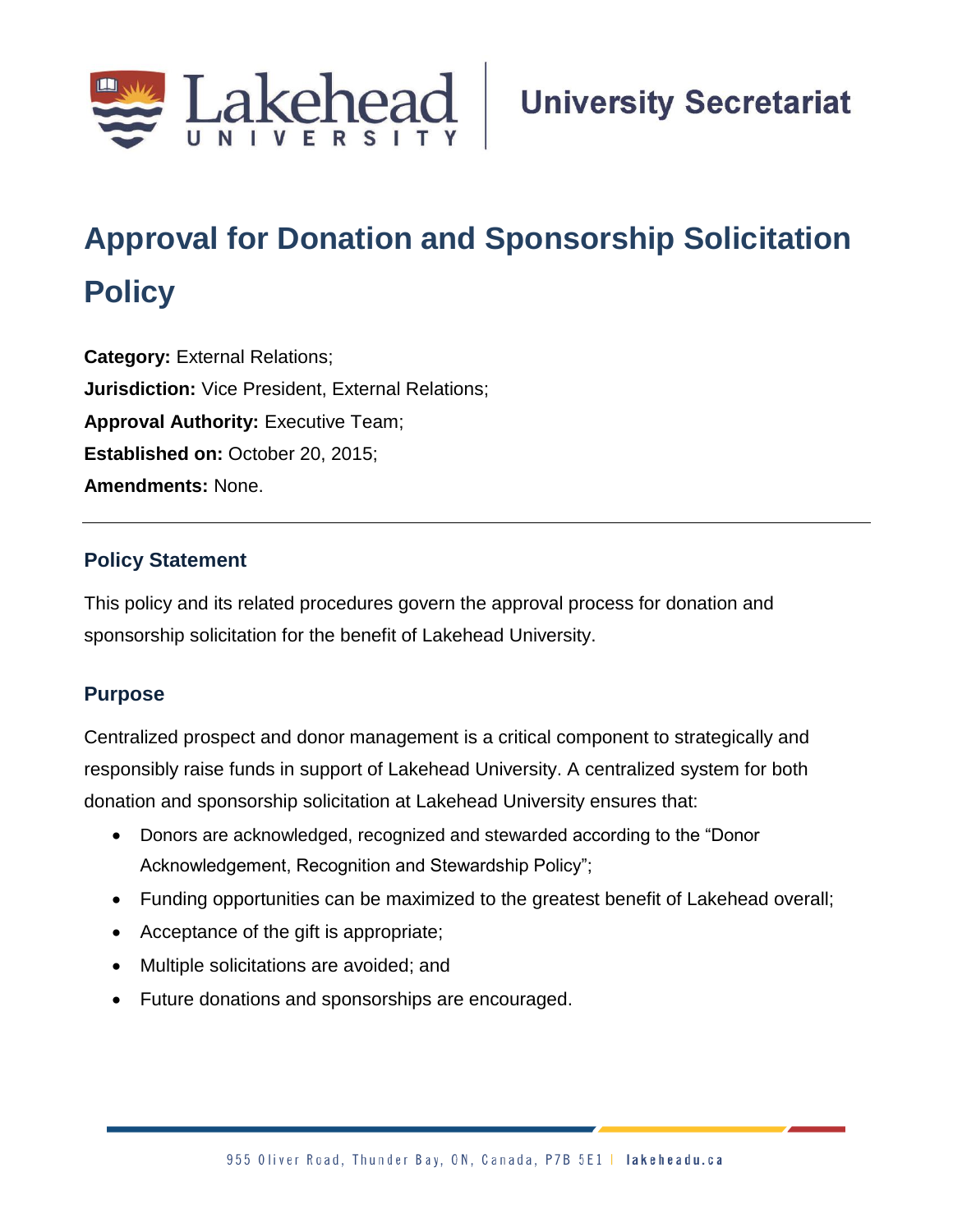## **Scope**

This policy applies to all members of the University community including faculty, staff and students who have an interest in fundraising for Lakehead University.

## **Principles and Responsibilities**

All requests to solicit donations or sponsorships shall be directed to the Philanthropy Director, External Relations via the [Approval for Donation and Sponsorship Solicitation Form.](https://www.lakeheadu.ca/about/sg/policies-procedures-and-protocols/policies/list/node/52259)

In the case of solicitations for academic appointments (e.g. Chairs, Professorships, Fellowships), academic initiatives (e.g. lecture series or major scholarships), or significant areas of academic life, the applicant and/or Dean/Vice-Provost shall indicate on the [Approval](https://www.lakeheadu.ca/about/sg/policies-procedures-and-protocols/policies/list/node/52259)  [for Donation and Sponsorship Solicitation Form](https://www.lakeheadu.ca/about/sg/policies-procedures-and-protocols/policies/list/node/52259) that they have consulted with the Provost and Vice–President Academic.

In the case of solicitations for research initiatives, the applicant and/or Dean/Vice-Provost shall indicate on the [Approval for Donation and Sponsorship Solicitation Form](https://www.lakeheadu.ca/about/sg/policies-procedures-and-protocols/policies/list/node/52259) that they have consulted with the Vice–President Research and Innovation.

The Dean/Vice-Provost responsible for the requesting unit shall indicate on the Approval for Donation and Sponsorship Solicitation Form that the reason for solicitation is consistent with the faculty's and University's strategic and academic priorities.

## **Exceptions for Approval**

Notwithstanding any other provision of this policy, no donation or sponsorship solicitation shall be approved, or once approved, continued, that will call into serious question the public respect of the University.

All donor relations and sponsorship alliances should preserve Lakehead University's academic integrity and reputation and enhance the profile and brand of the University.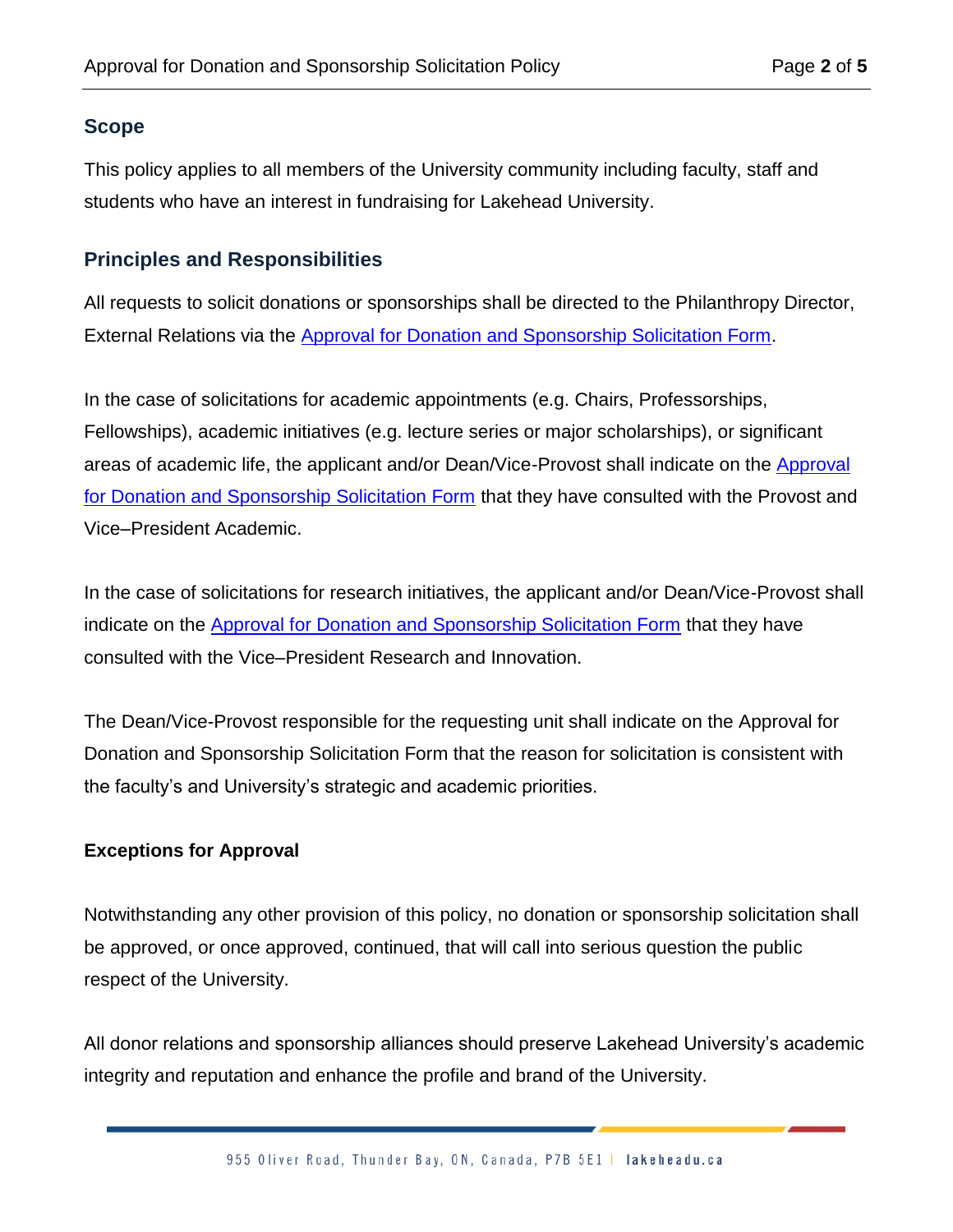No donation or sponsorship solicitation shall be approved that will imply the University's endorsement of a partisan political or ideological position. This does not preclude an individual who has at one time held public office.

#### **Authorization**

Requests/forms and/or proposals for solicitation amounts of \$24,999 and under shall be approved by the Philanthropy Director, and where applicable, the Alumni and Community Relations Director. Approvals for solicitations pertaining to the Orillia Campus shall be made in consultation with the Principal, Orillia Campus.

All capital project requests, or requests in excess of \$25,000, shall be reviewed by the Vice-President External Relations, and where applicable (e.g. Naming of Property, Academic Chairs, Professorships, Research Projects) submitted to the University's Executive Team for approval, with the understanding that the authority to accept any proposed naming at Lakehead University rests with the Board of Governors.

## **Reporting**

At the conclusion of the event/project, the lead applicant shall provide a list of all donors and/or sponsors, including contact name and address as well as the final amount of financial support received from each company and/or individual. This step is crucial to ensuring that Lakehead University donors are recognized and stewarded appropriately. Lakehead University does not sell, rent, or lease donor information to other organizations.

External Relations reserves the right to not issue receipts for donations that did not go through the approval process.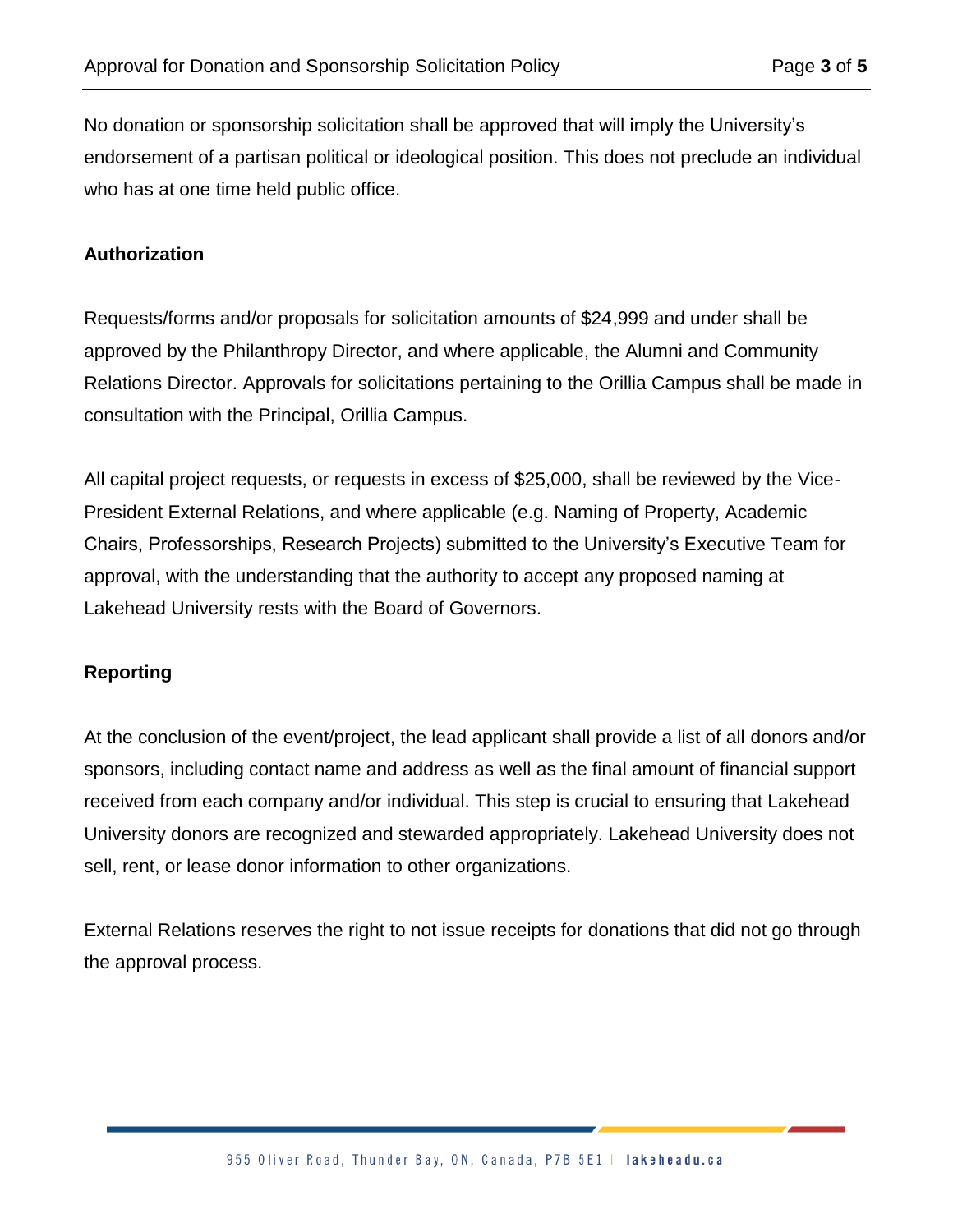## **Procedures**

- 1. All faculty, staff and students shall complete the Approval for Donation and Sponsorship [Solicitation Form](https://www.lakeheadu.ca/about/sg/policies-procedures-and-protocols/policies/list/node/52259) and submit to their immediate supervisor (Director, Chair etc.) and corresponding Dean/Vice-Provost/most senior position for signature.
- 2. Completed forms/proposals shall then be forwarded to the Philanthropy Director, and where applicable, to the Vice-President External Relations and/or University's Executive Team for review and approval. Approvals for solicitations pertaining to the Orillia Campus shall be made in consultation with the Principal, Orillia Campus.
- 3. Upon approval, those requests pertaining to sponsorship will be forwarded to Alumni and Community Relations, and an associate shall be assigned to work with the applicant to review and approve all solicitation materials before distribution, and to provide support where needed. In the case of the Orillia Campus, the External Relations Associate shall be the assigned associate.
- 4. Approved requests pertaining to donation solicitation will be forwarded to the Philanthropy Team, and a team member shall be assigned to work with the applicant to identify, research, cultivate, solicit, recognize, and steward prospects/donors to the project. In the case of the Orillia Campus, the External Relations Associate shall be the assigned team member.
- 5. In the event a request is not approved, the Philanthropy Director or assigned alternate shall contact the applicant(s) informing them of the decision. In the case of the Orillia Campus, the External Relations Associate shall be the assigned alternate.
- 6. At the conclusion of the event/project, the lead applicant shall provide the Philanthropy Director with a list of all donors and/or sponsors, including contact name and address as well as the final amount of financial support received from each company and/or individual.

**Review Period:** 2 years;

**Date for Next Review:** 2020-2021;

**Related Policies and Procedures:** To be determined;

**Policy Superseded by this Policy:** Approval of Sponsorship Policy; Approval of Solicitation Policy.